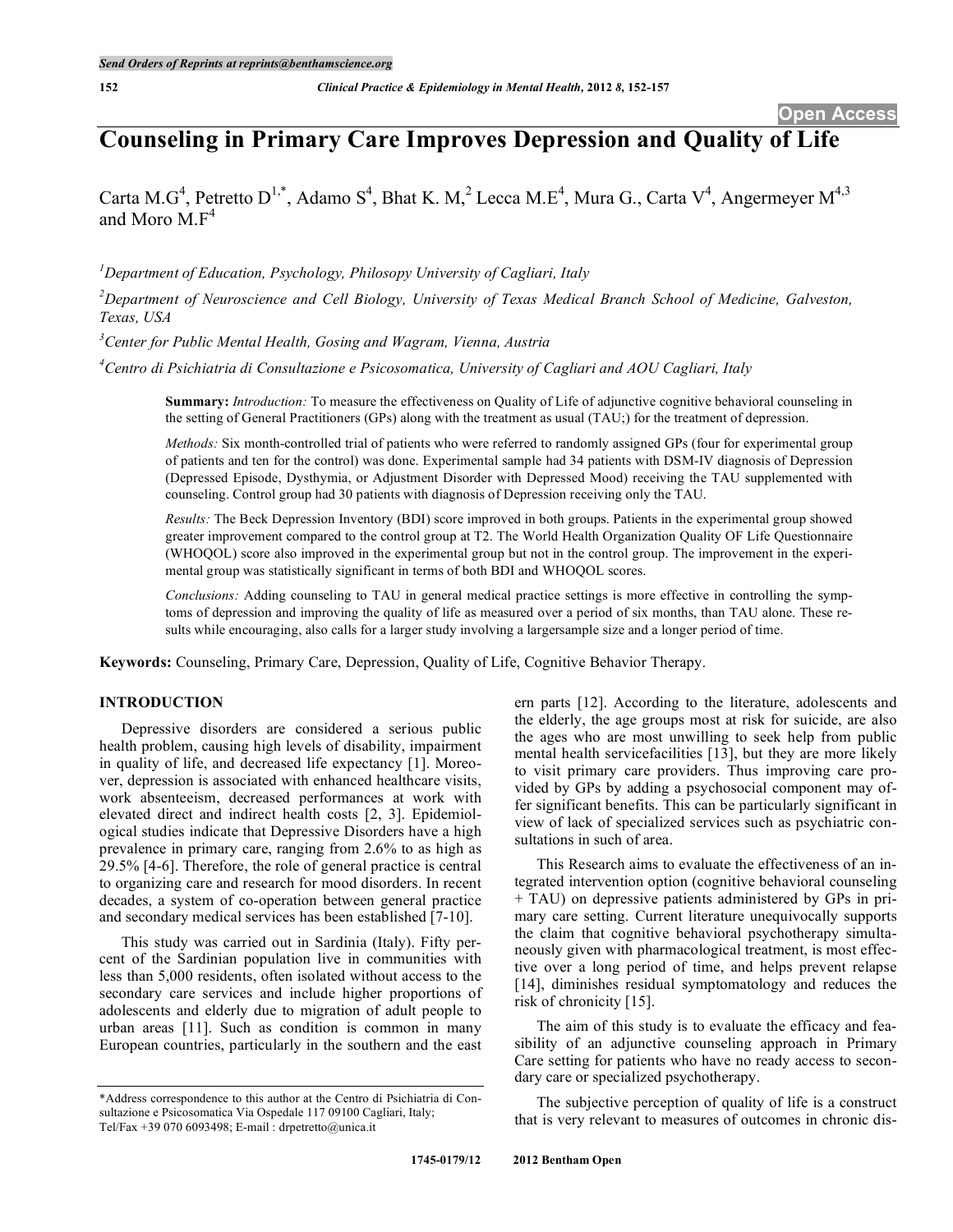ease [16-18], particularly in patients with diseases that impact heavily the daily life of the affected patients and their families such as depressive disorders [19].

Thus, objective of this study was to evaluate the impairment on quality of life of an adjunctive counseling approach in Primary Care setting for patients who have no ready access to secondary care or specialized psychotherapy.

# **METHODS**

#### **Catchment Area**

The catchment area has a total population of 20,000 residents, living in six villages (from 1,000 to 6,000 residents).The territory is located in the south westpart of Sardinia, with an average distance of 25 Km of mountain roads from the closest hospital and urban center.

#### **Study Design**

The study is a controlled trial with patients attending to GPs. Fourteen GPs were recruited from the catchment area on the basis of their willingness to participate in the study. The assignment was randomized with four GPs for recruiting the experimental sample, ten for recruiting the control group.The four GPs of the experimental group were working in two villages with1500 and 3500 residents, respectively. The other ten GPS were in the villages of the same area. The 14participating GPs were given preliminary training in Psychiatric Diagnosis of 10-hours by the PSat the beginning of the trial. The GPs were not reimbursed for their participation.

# **Sample**

The Inclusion criteria were: Aged 16 years or over;Depressed (Depressed Episode, Adjustment Disorder with depressed Mood, Dysthymic Disorder according DSM-IV TR)by a score of  $\geq$ 14 on Beck depression inventory. The Exclusion criteria were: Severe Depressive symptomatology such as with severe suicidal intent, psychotic symptoms, previously recorded severe manic episodes and need for psychiatric care, restricted mobility and organic brain syndromes.

The experimental group included 42 patients, 28 females and 14 males aged between 16 and 68 years, with a DSM-IV diagnosis of depression (Depressed Episode, Dysthymia, or Adjustment Disorder with Depressed Mood), referred to the counselors by the four GPs over a period of six months.

The control group included patients selected by the other group of ten GP's during the same time period. Controls were matched for severity of depression, measured by total BDI score (score  $\pm$  4); age ( $\pm$  3 years) and sex. For the control group, from among the 69 patients referred to by the GPs, 42 were selected for their match with the experimental group of patients.

Participation in the study was voluntary and written informed consent was obtained from each of the patients. Patients were also informed that they could withdraw their consent to participate at any time, with no negative consequences on their future medical treatment. Patients who wished to withdraw from the study received TAU. Eligible patients were giventhe explanation of the study procedures and were asked to sign an informed consent. The study protocol was approved by the Ethics Committee of the Università Europea del Mediterraneo.

#### **Intervention**

The control group received treatment as usual (TAU) provided by GPs, while the experimental group received TAU by GPs plus cognitive behavior counseling. The counseling was carried out for a period of sixmonths by two trained psychologists in individual sessions once in every two weeks in primary care setting. The training of psychologists consists of a five-days course conducted using case vignettes.

In this study, we used the counseling method described in the manual "Depression: What is it and how to surpass it" [20]. This manual was based on the treatment program developed at the Clinical Research Unit for Anxiety and Depression in Sydney, Australia. [21], focusing on patients who suffer from depression. Because, this manual is written in a simple and clear manner, with specialized terms described in common language to the extent possible. The intervention strategy was based on "active listening and show of empathy towards the patient". This approach is guided by the idea that patients, because of their mental status, are unable to fully recognize their own abilities, and when enlightened, will overcome this mental status. The counselor's job is essentially to facilitate and support the patient during the process, while stimulating the patient to actively participate in the therapy [20]. The manual teaches how to recognize "dysfunctional" thoughts and mistakes in reasoning that are often the basis for depression. It aims to help people to be more balanced and to maintain or regain social relations and proposes a self-help tool for those who suffer from only marginal mental disturbance. In short, a cognitive-behavioral self-healing process is stimulated, an approach characterized by active listening and sympathy typical of traditional counseling, facilitated by a specific manual.

Finally, monthly discussions were conducted between each counselor, theGP and the Psychiatrist (PS) during the course of the study.

#### **Assessment**

The psychiatric diagnoses were given according to DSM-IV-TR (APA 2000) [22] by the PS with an external supervision who had not interviewed the patient. In the experimental group, the decision of whether or not a patient receives counseling treatment was madeby the GPs on the basis of their diagnosis and the inclusion criteria.

The evaluation during the trial was carried out in blind (experimental versus control)by four psychologists and two psychiatry residents,

The evaluation criteria used were the Beck Depression Inventory (BDI) [23], the Quality of the Life Questionnaire of the World Health Organization (WHOQOL-Bref) [24,25] and the Clinical Global Impression(CGI, [26]). The evaluations were conducted at the start of the trial, after three months and at the end of the trial (6 months).The dosage of daily anti-depressants administered from the beginning to the end of the trial were quantified by defining the minimum daily dose indicated for depression for each antidepressant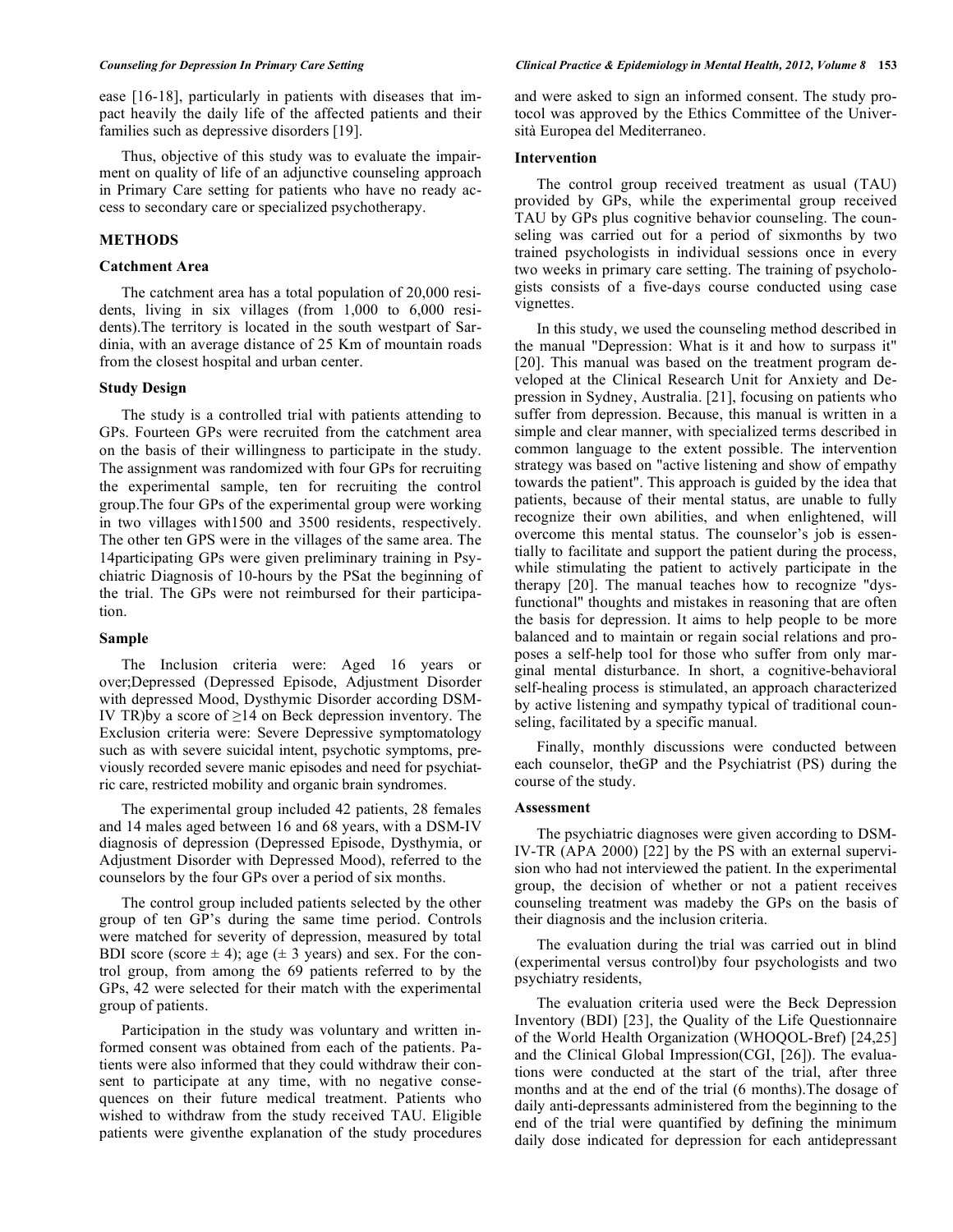**Table 1. Sample Analysis of Patients Completing the Trial**

|                                              | <b>Experimental Cases N=34</b> | Controls $N=30$ | <b>Differences by Groups</b>      |
|----------------------------------------------|--------------------------------|-----------------|-----------------------------------|
| Females                                      | 22(64.7%)                      | $20(66.6\%)$    | $X2=0.1$ , P=0.925 1DF            |
| Age                                          | $42.2 \pm 19.1$                | $42.8 \pm 18.5$ | $F=0.1$ , $P=0.922$ , DF 1, 62.63 |
| Antidepressantsat the start                  | 22(64.7%)                      | 23 (76.7%)      | $X2=0.1$ , P=0.921 1DF            |
| Antidepressantsat the end                    | $10(29.4\%)$                   | $16(53.5\%)$    | $X2=2.8$ , P=0.091 1DF            |
| Depressive Episode MDD                       | $4(11.8\%)$                    | $2(6.7\%)$      | $X2=0.1$ , P=0.788 1DF            |
| Depressive Episode BP                        | $3(8.8\%)$                     | $2(6.7\%)$      | $X2=0.1$ , P=0.884 1DF            |
| Adjustment Disorder with De-<br>pressed Mood | $20(58.8\%)$                   | $16(53.3\%)$    | $X2=0.1$ , P=0.937 1DF            |
| Dysthymia                                    | $7(20.6\%)$                    | $10(33.3\%)$    | $X2=2.0$ , P=0.155 1DF            |

drug as *one unit*, and totaling the units for each patient. For example: Fluoxetine 20 mg =1; Clomipramine 75 mg = 1; Mirtazapine 30 mg = 1. Thus, 10 mg of Fluoxetine  $(= 0.5)$ plus 60 mg of Mirtazapine  $(= 2)$  made a total of 2.5.

# **Statistical Analysis**

The analysis of the data was carried out with the help of the statistical open source software R (Project for statistical Computing [http://www.r-project.org/]). Test  $\chi^2$  was used for the comparison of data on a nominal scale. Analysis of Variance (ANOVA)was used for the comparison of data on a numerical scale. Multivariate Analysis of Variance (MA-NOVA) was used for the comparison of data on a numerical scale, evaluating the effect of the counseling within and between the groups over time.

# **RESULTS**

# **Characteristics of the Groups at the Beginning of the Trial (T0)**

In the experimental group, five patients (11.9%) were suffering from a Major Depressive Episode with likeliness of Major Depression; four patients (9.5%) from a Major Depressive Episode with likeliness of Bipolar Disorder (I, II or NOS); 25 (59.5%) patients from an Adjustment Disorder with Depressed Mood; and eight (19.0%) patients from Dysthymia.

The main concomitant diagnoses were: Personality Disorder of Cluster B: six cases (14.3%); Panic Disorder: four cases (9.5%); Social Phobia: three cases (7.1%); General Anxiety Disorder: five cases (11.9%); Obsessive Compulsive Disorder: one case (2.4%); Bulimia: four cases (9.5%); Eating Disorder NOS: three cases (7.1%); Substances Abuse or Dependence: five cases (11.9%). Of the 42 control patients, 28 (66.7%) were females and 14 (33.3%) were males.

The diagnoses in the control group were Major Depressed Episodes that would likely lead to Major Depression: three cases (7.1%); Major Depressed Episodes that would likely lead to Bipolar Disorder (I, II or NOS): three cases (7.1%); Adaptation Disorder with depressed mood, 21 cases (50%); Dysthymia: 15 cases (35.7%).

The main concomitant diagnoses were: Personality Disorder Cluster B: four cases (9.5%); Panic Disorder: five cases (11.9%); Social Phobia: two cases (7.1%); General Anxiety Disorder: four cases (9.5%); Obsessive Compulsive Disorder: two cases (4.8%); Bulimia: two cases (4.8%); Eating Disorder NOS: two cases (4.8%); Substance Abuse or Dependence: four cases (9.5%).

Perhaps we should tabulate these above information

# **Characteristics of Sample Completing the Trial**

The characteristics of the sample completing the trial are shown in Table **1**. Of the 42 patients in the experimental group, 34 concluded the trial. Of the eight who missed the follow-up  $(19.0\%)$ , four gave no reason  $(9.5\%)$ , three indicated to the GP that they had problems of "understanding" or "communication" with the counselor (7.1%). One subject was unable to continue the therapy due to work-related reason  $(2.4\%)$ .

Of the 42 patients in the control group, 12 patients (26.7%) did not attend the scheduled evaluation visit

There was no significant difference in follow-up absenteeism between the experimental group and the control group  $(\gamma 2=1, 23, 1DF, P=0.27)$ .

The final evaluations were carried out for 34 cases in the experimental group and 30 cases in control group.

## **Depressive Symptoms, General Clinical Condition and Quality of the Life**

Table **2** shows scores for BDI (depressive symptoms), CGI (general clinical condition) and WHQOL-BREF (quality of the life) of patients in the experimental and control groups at the 3 assessment points. In addition, the results of comparisons between experimental and control group at T0, T1 and T2 as well as comparisons within each group across the three assessment points are also shown.

As shown, BDI had improved in the both groups at T1, and the improvement was even greater at T2. However, at T2 there was a significant difference between the two groups, with a lower score in the experimental group. Moreover, while the global clinical judgment (CGI) had not improved in the control group, it did so in the experimental group at T2 compared to T1. At T2, the CGI scores were lower in the experimental group than in the control group. Finally, the Quality of the life (WHQOL-BREF) had also improved in the experimental group compared to the control group from T0 to T2. These results indicate a positive effect of the counseling on patient recovery that can be recorded within 3 months of starting the treatment regimen.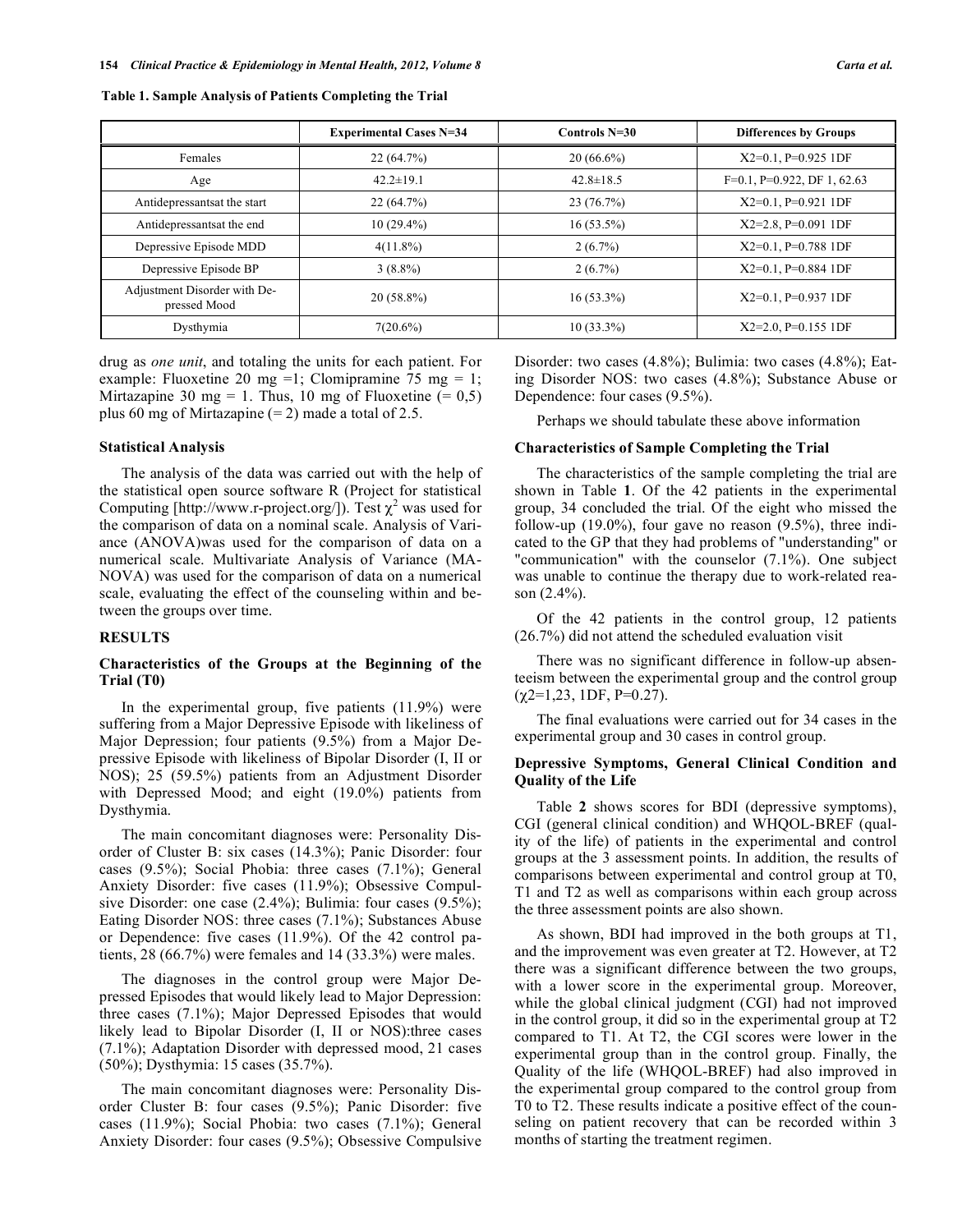| Evaluation              | t <sub>0</sub>  | t1              | t2              |                                                            |                       |
|-------------------------|-----------------|-----------------|-----------------|------------------------------------------------------------|-----------------------|
| BDI Experimental Cases* | $18.7 + (-9.1)$ | $10.6 + (-5.2)$ | $6.3 + (-4.7)$  | F interaction 3.019<br>DF: 2, 226                          | p-value<br>0.0497699  |
| BDI Controls**          | $17.1 + (-6.4)$ | $12.3 + (-8.2)$ | $10.2 + (-8.3)$ | 1.962<br>F groups<br>DF: 1, 226                            | p-value<br>0.1626876  |
|                         |                 |                 |                 | F time<br>35.559<br>DF: 2, 226                             | p-value<br>0.0000000  |
| CGI Experimental Cases  | $3.3+/0.9$      | $3.0+/1.1$      | $2.7 + (-0.8)$  | F interaction 1.864<br>DF: 2, 246                          | p-value<br>0.1571592  |
| CGI Controls            | $3.2 + (-0.7)$  | $3.1 + (-0.8)$  | $3.1 + (-0.7)$  | F groups<br>1.570<br>DF: 1, 246                            | p-value<br>0.2113954  |
|                         |                 |                 |                 | F time<br>3.631<br>DF: 2, 246                              | p-value<br>0.02792359 |
| <b>WHQOL Cases</b>      | $68.5+/-14.4$   | $62.7+/-10.8$   | $58.6 + -12.3$  | F interaction 3.001<br>p-value<br>0.04495382<br>DF: 2, 246 |                       |
| WHQOL Controls          | $64.3+/-11.3$   | $63+/-12.3$     | $62.8 + (-9.8)$ | 0.004<br>F groups<br>DF: 1, 246                            | p-value<br>0.946898   |
|                         |                 |                 |                 | F time<br>4.911<br>DF: 2, 246                              | p-value<br>0.0081015  |

|  | Table 2. Multivariate Analysis of Variance (MANOVA) of the Performance of the Cases and Control Groups |
|--|--------------------------------------------------------------------------------------------------------|
|  |                                                                                                        |

\*Cases  $N = 34$ , \*\*Controls  $N = 30$ 

To statistically confirm the difference between the experimental and control groups, we used Multivariate Analysis of Variance (MANOVA) and evaluated the effect of the counseling within and between the groups over time. The results of this analysis are shown in Table **2**. As shown, a significant difference between time and treatments was found in terms of BDI and WHQOL but not for CGI.

#### **Use of Antidepressant Drugs**

Out of 42 patients in the experimental group, 28 used antidepressants (15 SSRI, 10 SNRI, 3 other) at the onset of the trial, with an average dosage of  $1.2 \pm 0.3$ . Of these, 8 used antidepressants at sub-threshold dosagesand 6 used more than one antidepressant. 14 patients also took benzodiazepine and 4 patients took benzodiazepine alone. Among those who completed the study (34), 10 used antidepressants, of which 5 were under-dosed. Of the 42 controls, 34 used antidepressants (18 SSRI, 8 SNRI, 8 others) upon entering the trial, with an average dosage of  $1.1 \pm 0.4$ . Of these, 8 used antidepressants at sub-threshold dosagesand 10 used more than one antidepressant. 10 also took benzodiazepine and 6 were prescribed benzodiazepine alone. The difference in the proportion of people taking antidepressants at the end of the trial is not statistically significant between experimental and control groups  $(\chi^2=2.8, 1 \text{ DF}, \text{ P=0.91}).$ 

# **DISCUSSION**

The literature reviewed shows consistent evidence that counseling improves quality of life in cancer and other chronic diseases [27, 28]. This is the first study producing evidence that counseling as adjunctive treatment improves Quality of Life in patients attending primary care for depression.

Despite an expansion of GP based counseling at primary care settings, there is limited evidence for the effectiveness of this approach [29-32]. In a retrospective analysis of an earlier study [29] non-directive counseling was found to be more effective in the subgroup of patients who scored above a threshold of 14 on BDI. Then a large controlled trial of Ward and Coll. [33] confirmed that patients who scored  $\geq$ 14 on BDI recovered more quickly if followed with counseling for 4 months rather than under the care of general practitioner. But, after 12 months of follow-up, the patients in all study groups (2 of psychotherapies, one of usual GP care) had improved to the same extent. The lack of a significant difference between the treatment groups appears to have resulted from an improvement of patients in the GP care group from t4-month to 12-month follow-ups [33].

Our study shows that counseling, in addition to TAU in a primary care setting is more effective in reducing symptoms of depression after six months of treatment than TAU alone. Moroever, the added counseling regimen produced significant improvements in the quality of life measured by WHO-QOL-BREF. In fact the continued difference in the depressive symptoms, between experimental group and control group, for a much longer duration compared to the one observed by Ward and Coll [33] is likely due to the fact that the counseling was administered for a much longer time (six month) in our study.

A recent trial in India found that a collaborative care intervention led by trained lay counselor can improve recovery from Common Mental Disorders among patients compared to the patients who received the usual primary care without any additional intervention [34]. In this study the "collaborative stepped-care intervention" offered case management and psychosocial interventions, provided by a trained lay health counselor, supplemented by antidepressant drugs by the primary care physician and supervision by a mental health specialist [34].

However, in this above trial as was in our present study, the target of the counseling treatment was not a particular diagnosis (as for example "Major Depressive Disorder") but a broad range of disorders [Common Mental Disorders in Patel and Coll [34] and "Depression" including a broad range of mental disorders in our current study].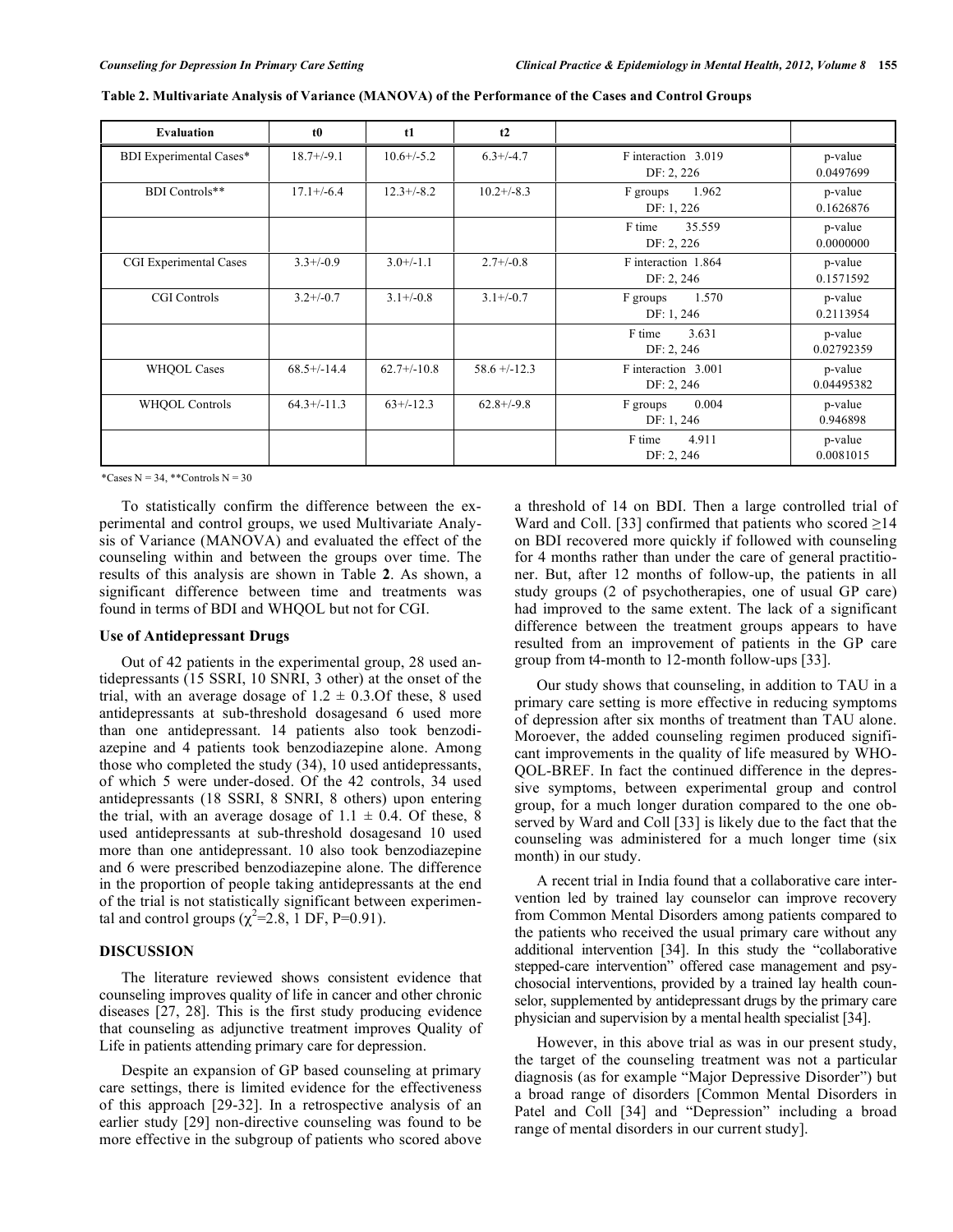#### **156** *Clinical Practice & Epidemiology in Mental Health, 2012, Volume 8 Carta et al.*

One of the determinants of the efficacy of the counseling in these studies may be related with the use of the treatment, according to its use in the real practice, against a large even sub- threshold spectrum of affective diseases than to use counseling for single targeted diagnosis as in clinical randomized trial (RCT).

Another issue common to the Indian trail and our present study is that the assignment of patients between experimental treatments versus controls will be the casein a rigid like RCT method (e.g., "pharmacotherapy with counseling" or "counseling alone"). The assignment was done in a flexible manner (as one would find in a real primary care setting) allowing the GP to decide which patient should take antidepressants, which patient should be treated with counseling, etc.

The fact that counseling may be useful in a non-restricted target of patients is of particular utility in primary care settings. In such settings, the clinical finding of a GP is often a diagnosis of "depression", but it may be one of the signs of an evolving psychopathology, even though often this may not be obvious [35]. Patients who have functional somatic symptoms [36], such as anxiety, personality disorder, eating and substance abuse disorders associate themselves with depressed episodes, however, it is difficult to establish which occurred first, and therefore the connection between depression and these mental disorders [37]. For these reasons, it may be difficult to adopt the RCT model in a primary care, General Practice setting and more flexible models such as those adopted in our study as well as in the Indian study [34], may be better suited and complementary to the RCT.

According to a recent study, patient preference and expectation about treatment options appears to play a role in the outcome of the treatmentregimen in primary care settings [38]. A better outcome was observed with in patients who preferred say psychotherapies and were given psychotherapies as opposed to those who were given psychotherapies even though patients did not show preference to such a treatment. Similar results were also observed with drugs as well. Thus, it is important to consider this as a significant factor in a clinical trial involving psychological treatment for depression. The treatment choice of the GP depending up on the preference of the patient is possible ina flexible model such as the strategy used in our study. This model takes into consideration patient-doctor relationship as opposed to the more structured RCT, which does not consider patient choice.

A large amount of studies show that antidepressants are an effective treatment for depression in general practice [39, 40]. Antidepressant drugs present a "wide spectrum", that are able to improve a majority of anxiety symptoms [40]. Nevertheless, given the symptomatic complexity involved in cases of substance dependences, bipolar disorders or personality disorders, a counseling intervention used in a flexible manner clearly represents a better option than drugs alone. This approach also offers a low cost supplementary tool. Moreover antidepressants must be used with caution in specific certain types of patients such as in adolescents and those with bipolar disorder [41].

The proposed model (with counseling carried out in the general practice or primary care clinics) has obvious differences with other models proposed, particularly with the "Bologna Project" [7]. In Bologna model, psychiatric interventions integrating general medicine creates a specialized service outside the general medicine setting. The GP, in this case favors consultancy beyond his own practice. In our opinion, the Bologna model would be difficult to apply in isolated rural areas such as those represented in this study, where the GP clinic remain central to the treatment and the GP is a facilitator for counseling [42, 43].

To be sure, our study has limitations. For instance, only the GP were randomized and the patients were not. Furthermore, the sample size was small and the control group was not subject to any placebo effect of the counseling, making it difficult to measure, if any, of the improvement is due to some non-specific therapeutic effect. Perhaps our flexible model should be evaluated in a larger sample size along with complementary more focused RCT.

# **CONCLUSION**

While this small-scale study needs to be replicated on a larger scale, the model presented appears to offer enhanced benefits of counseling intervention and particularly useful in isolated areas.

### **CONFLICT OF INTEREST**

The authors confirm that this article content has no conflicts of interest.

# **ACKNOWLEDGEMENT**

Declared none.

#### **REFERENCES**

- [1] Ustun TB, Ayuso-Mateos JL, Chatterji S, Mathers C, Murray CJ. Global burden of depressive disorders in the year 2000. Br J Psychiatry 2004;184: 386-92.
- [2] Simon GE. Social and economic burden of mood disorders. Biol Psychiatry 2003; 54(3): 208-15.
- [3] Lerner D, Adler DA, Chang H, *et al*. Unemployment, job retention, and productivity loss amongemployeeswith depression. Psychiatr Serv 2004; 55: 1371-8.
- [4] Goldberg D, Lecrubier Y. In: MentalIllness in General Health Care: an International Study. Form and frequency of mentaldisordersacross centers. Ustun T, Sartorius N, Eds. Chichester: John Wiley & Sons 1995.
- [5] Menchetti M, Bortolotti B, Rucci P, Scocco P, Bombi A, Berardi D; DEPICS Study Group. Depression in primary care: interpersonal counseling vs selectiveserotoninreuptakeinhibitors. The DEPICS Study. A multicenterrandomizedcontrolled trial. Rationale and design. BMC Psychiatry 2010; 10: 97.
- [6] King M, Nazareth I, Levy G, *et al*. Prevalence of common mentaldisorders in general practiceattendeesacross Europe. Br J Psychiatry 2008; 192: 362-7.
- [7] Berardi D, Leggieri G, Menchetti M, Ferrari G. Collaboration Between Mental Health Services and Primary Care: the Bologna Project. Prim Care Companion J Clin Psychiatry1999; 1(6): 180-3.
- [8] Carta MG, Balestrieri M, Bocchetta A, *et al*. The use of antidepressant drugs in Italy. In: Syllabus, Psychiatric Services APA Congress. New York: APA 2009.
- [9] Tylee A, Jenkins R. Counselling in primary care. Br J Gen Pract1998; 48(435): 1700-1.
- [10] Kates N, Craven M, Crustolo AM, *et al*. Integrating mental health services within primary care. A Canadian program. Gen Hosp Psychiatry 1997; 19(5): 324-32.
- [11] Regione Sardegna, Sardegna Statistiche 2011, Available at: http://www.sard-egnastatistiche.it/index.php?xsl=362&s=12&v=9-  $&c=3185$